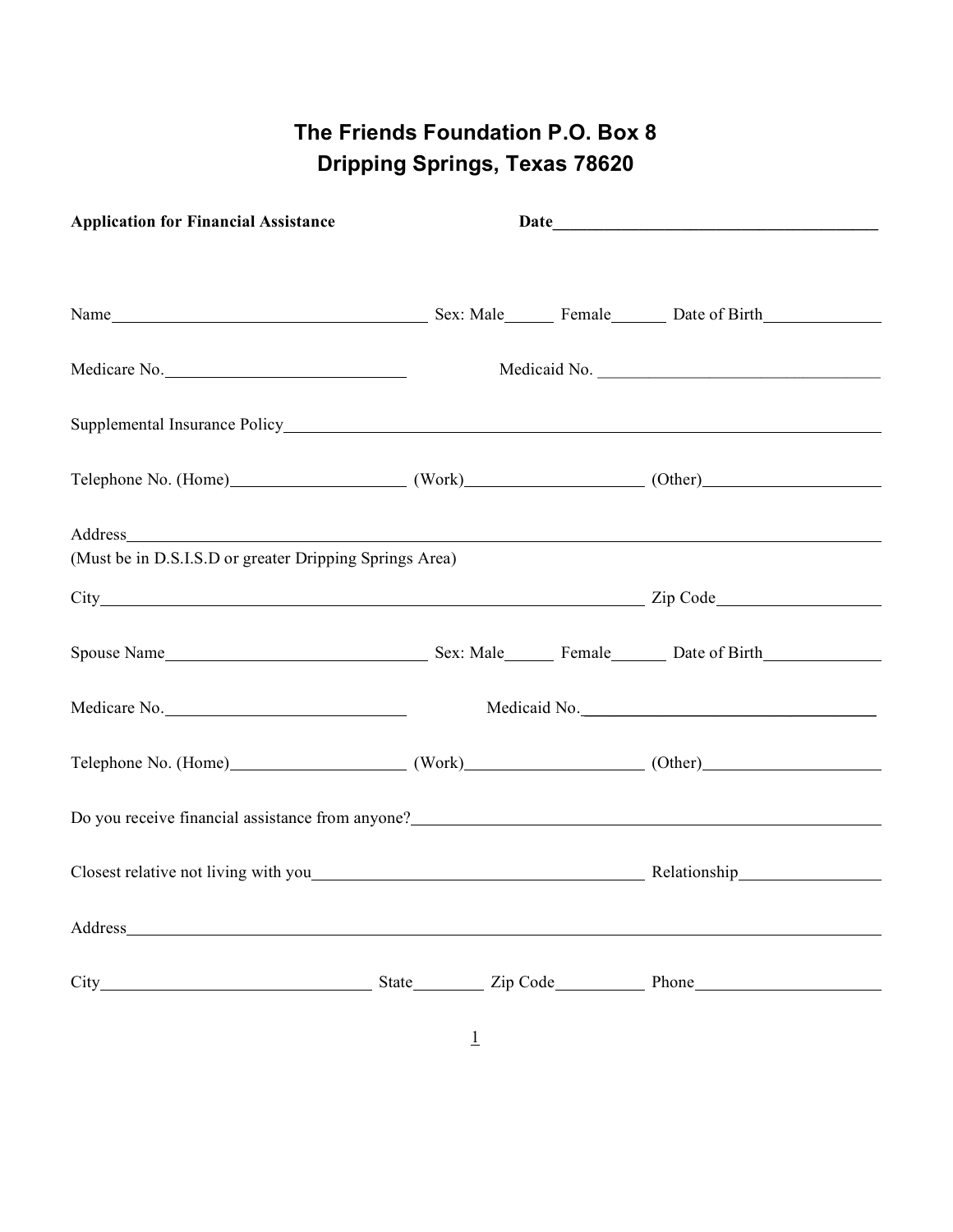| In what way are they responsible for you?<br><u>Letting the substitute of the substitute of the substitute</u> of the substitute of the substitute of the substitute of the substitute of the substitute of the substitute of the sub |  |                                       |  |
|---------------------------------------------------------------------------------------------------------------------------------------------------------------------------------------------------------------------------------------|--|---------------------------------------|--|
|                                                                                                                                                                                                                                       |  |                                       |  |
|                                                                                                                                                                                                                                       |  |                                       |  |
| Total Yearly Income \$                                                                                                                                                                                                                |  |                                       |  |
| Source(s) of this income<br>Please attach a complete copy of three (3) of your most recent Federal Tax Returns (if required to file).                                                                                                 |  |                                       |  |
| Other agency benefits now receiving<br><u>Department</u>                                                                                                                                                                              |  |                                       |  |
|                                                                                                                                                                                                                                       |  |                                       |  |
|                                                                                                                                                                                                                                       |  |                                       |  |
| Have you requested help from another source? If so, who                                                                                                                                                                               |  |                                       |  |
| Response from that source                                                                                                                                                                                                             |  |                                       |  |
| State the reason for financial request example of the state of the state of the state of the state of the state of the state of the state of the state of the state of the state of the state of the state of the state of the        |  |                                       |  |
| Amount requested                                                                                                                                                                                                                      |  |                                       |  |
| I hereby certify that the information above is true and correct to the best of my knowledge. I agree to cooperate fully                                                                                                               |  |                                       |  |
| in the verification of my application. I agree not sell any of the supplies that I may receive.                                                                                                                                       |  |                                       |  |
|                                                                                                                                                                                                                                       |  |                                       |  |
|                                                                                                                                                                                                                                       |  | Witness Signature Date Date Date Date |  |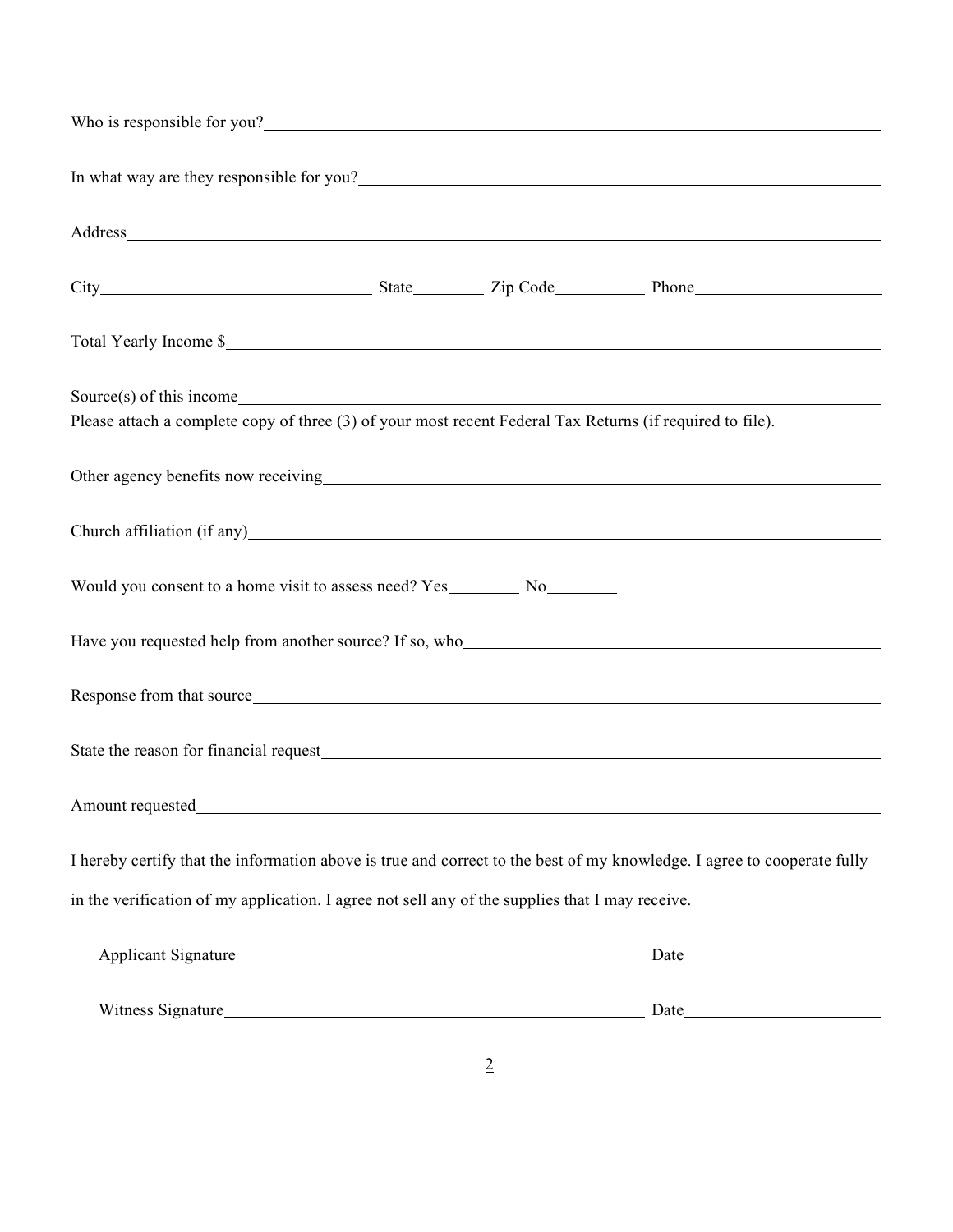## **CONSENT TO RELEASE INFORMATION**

I, the undersigned, hereby give my consent for The Friends Foundation to obtain any and all personal information, which they deem necessary in order to process my Application for Financial Assistance.

Signature Date

Printed name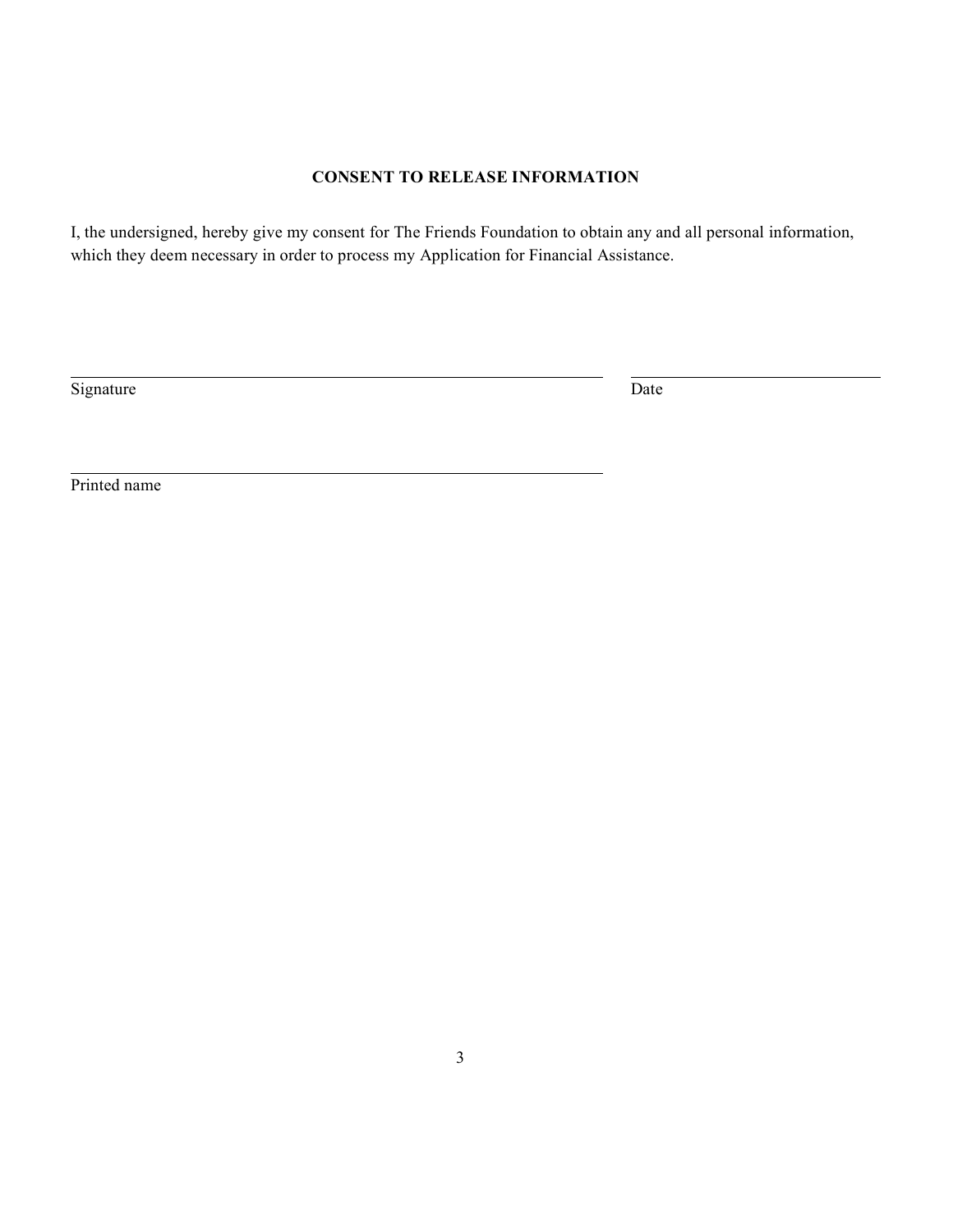## THE FRIENDS FOUNDATION P.O. BOX 8 DRIPPING SPRINGS, TEXAS 78620 CONFIDENTIAL FINANCIAL STATEMENT

| Street Address: No. 2014 12:00:00 12:00:00 12:00:00 12:00:00 12:00:00 12:00:00 12:00:00 12:00:00 12:00:00 12:00:00 12:00:00 12:00:00 12:00:00 12:00:00 12:00:00 12:00:00 12:00:00 12:00:00 12:00:00 12:00:00 12:00:00 12:00:00 |                      |
|--------------------------------------------------------------------------------------------------------------------------------------------------------------------------------------------------------------------------------|----------------------|
|                                                                                                                                                                                                                                |                      |
|                                                                                                                                                                                                                                |                      |
| <b>Assets:</b>                                                                                                                                                                                                                 |                      |
| Cash on Hand and in Banks                                                                                                                                                                                                      | $\frac{1}{\sqrt{2}}$ |
| <b>U.S. Government Securities</b>                                                                                                                                                                                              |                      |
| Accounts, Loans, and Notes Receivable                                                                                                                                                                                          |                      |
| Value of Businesses Owned                                                                                                                                                                                                      |                      |
| Listed Stocks and Bonds                                                                                                                                                                                                        |                      |
|                                                                                                                                                                                                                                |                      |
|                                                                                                                                                                                                                                |                      |
| Real Estate (Homestead & non-Homestead)                                                                                                                                                                                        |                      |
|                                                                                                                                                                                                                                |                      |
| Other Assets (Itemized Attachment)                                                                                                                                                                                             |                      |
| <b>TOTAL ASSETS</b>                                                                                                                                                                                                            | \$                   |
|                                                                                                                                                                                                                                |                      |
| <b>Liabilities</b>                                                                                                                                                                                                             |                      |
| Notes Payable                                                                                                                                                                                                                  | \$                   |
| Other liabilities (Itemized Attachment)                                                                                                                                                                                        |                      |
| <b>TOTAL LIABILITIES</b>                                                                                                                                                                                                       | \$                   |
|                                                                                                                                                                                                                                |                      |
| <b>Source of Income</b>                                                                                                                                                                                                        |                      |
| Salary                                                                                                                                                                                                                         | \$                   |
| Dividends and Interest                                                                                                                                                                                                         |                      |
| <b>Bonus and Commissions</b>                                                                                                                                                                                                   |                      |
| Real Estate Income                                                                                                                                                                                                             |                      |
| Other Income                                                                                                                                                                                                                   |                      |
| <b>TOTAL INCOME</b>                                                                                                                                                                                                            | \$                   |
|                                                                                                                                                                                                                                |                      |
| The undersigned certifies that he/she provided this information and it is true and correct.                                                                                                                                    |                      |
| Date:                                                                                                                                                                                                                          |                      |
| Home Phone:<br>Signature:                                                                                                                                                                                                      |                      |